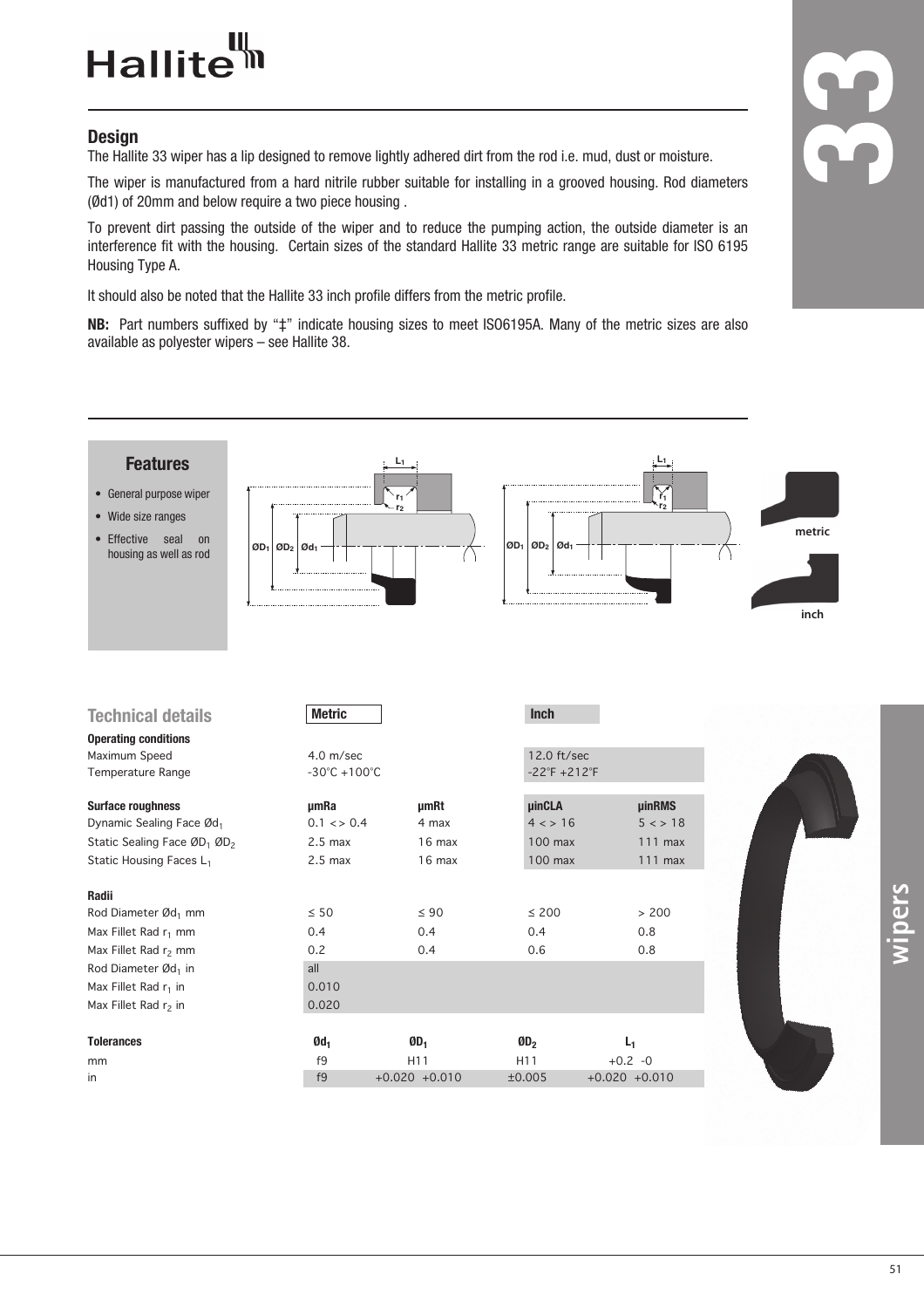# Hallite<sup>th</sup>



| $Qd_1$ | <b>TOL</b><br>f9 | ØD <sub>1</sub> | <b>TOL</b><br><b>H11</b> | ØD <sub>2</sub> | <b>TOL</b><br><b>H11</b> | $L_1$<br>$+0.2 - 0$ | L <sub>2</sub> | <b>PART</b><br>No. |
|--------|------------------|-----------------|--------------------------|-----------------|--------------------------|---------------------|----------------|--------------------|
| 12     | $-0.016$         | 20.0            | $+0.13$                  | 16.0            | $+0.11$                  | 4.0                 | $6.0$          | 2232500            |
|        | $-0.059$         |                 | $+0.00$                  |                 | $+0.00$                  |                     |                |                    |
| 14     | $-0.016$         | 22.0            | $+0.13$                  | 18.0            | $+0.11$                  | 4.0                 | 6.0            | 2232600            |
|        | $-0.059$         |                 | $+0.00$                  |                 | $+0.00$                  |                     |                |                    |
| 16     | $-0.016$         | 24.0            | $+0.13$                  | 20.0            | $+0.13$                  | 4.0                 | 6.0            | 2232800            |
|        | $-0.059$         |                 | $+0.00$                  |                 | $+0.00$                  |                     |                |                    |
| 18     | $-0.016$         | 26.0            | $+0.13$                  | 22.0            | $+0.13$                  | 4.0                 | 6.0            | 2232900            |
|        | $-0.059$         |                 | $+0.00$                  |                 | $+0.00$                  |                     |                |                    |
| 20     | $-0.020$         | 28.0            | $+0.13$                  | 24.0            | $+0.13$                  | 4.0                 | 6.0            | 2233000            |
|        | $-0.072$         |                 | $+0.00$                  |                 | $+0.00$                  |                     |                |                    |
| 22     | $-0.020$         | 30.0            | $+0.13$                  | 26.0            | $+0.13$                  | 4.0                 | 6.0            | 2233100            |
|        | $-0.072$         |                 | $+0.00$                  |                 | $+0.00$                  |                     |                |                    |
| 25     | $-0.020$         | 33.0            | $+0.16$                  | 29.0            | $+0.13$                  | 4.0                 | 6.0            | 2233200            |
|        | $-0.072$         |                 | $+0.00$                  |                 | $+0.00$                  |                     |                |                    |
| 25     | $-0.020$         | 33.0            | $+0.16$                  | 30.5            | $+0.16$                  | 5.0                 | 6.4            | 6586200‡           |
|        | $-0.072$         |                 | $+0.00$                  |                 | $+0.00$                  |                     |                |                    |
| 28     | $-0.020$         | 36.0            | $+0.16$                  | 32.0            | $+0.16$                  | 4.0                 | 6.0            | 2233300            |
|        | $-0.072$         |                 | $+0.00$                  |                 | $+0.00$                  |                     |                |                    |
| 28     | $-0.020$         | 36.0            | $+0.16$                  | 33.5            | $+0.16$                  | 5.0                 | 6.4            | 6586300‡           |
|        | $-0.072$         |                 | $+0.00$                  |                 | $+0.00$                  |                     |                |                    |
| 30     | $-0.020$         | 42.0            | $+0.16$                  | 36.0            | $+0.16$                  | 6.0                 | 9.0            | 2233400            |
|        | $-0.072$         |                 | $+0.00$                  |                 | $+0.00$                  |                     |                |                    |
| 32     | $-0.025$         | 40.0            | $+0.16$                  | 37.5            | $+0.16$                  | 5.0                 | 6.4            | 6586400‡           |
|        | $-0.087$         |                 | $+0.00$                  |                 | $+0.00$                  |                     |                |                    |
| 32     | $-0.025$         | 44.0            | $+0.16$                  | 38.0            | $+0.16$                  | 6.0                 | 9.0            | 2233500            |
|        | $-0.087$         |                 | $+0.00$                  |                 | $+0.00$                  |                     |                |                    |
| 35     | $-0.025$         | 47.0            | $+0.16$                  | 41.0            | $+0.16$                  | 6.0                 | 9.0            | 2233600            |
|        | $-0.087$         |                 | $+0.00$                  |                 | $+0.00$                  |                     |                |                    |
| 36     | $-0.025$         | 44.0            | $+0.16$                  | 41.5            | $+0.16$                  | 5.0                 | 6.4            | 6586500‡           |
|        | $-0.087$         |                 | $+0.00$                  |                 | $+0.00$                  |                     |                |                    |
| 36     | $-0.025$         | 48.0            | $+0.16$                  | 42.0            | $+0.16$                  | 6.0                 | 9.0            | 2233700            |
|        | $-0.087$         |                 | $+0.00$                  |                 | $+0.00$                  |                     |                |                    |
| 40     | $-0.025$         | 48.0            | $+0.16$                  | 45.5            | $+0.16$                  | 5.0                 | 6.4            | 6586600‡           |
|        | $-0.087$         |                 | $+0.00$                  |                 | $+0.00$                  |                     |                |                    |
| 40     | $-0.025$         | 52.0            | $+0.19$                  | 46.0            | $+0.16$                  | 6.0                 | 9.0            | 2233800            |
|        | $-0.087$         |                 | $+0.00$                  |                 | $+0.00$                  |                     |                |                    |
| 42     | $-0.025$         | 54.0            | $+0.19$                  | 48.0            | $+0.16$                  | 6.0                 | 9.0            | 2233900            |
|        | $-0.087$         |                 | $+0.00$                  |                 | $+0.00$                  |                     |                |                    |
| 45     | $-0.025$         | 53.0            | $+0.19$                  | 50.5            | $+0.19$                  | 5.0                 | 6.4            | 6586700‡           |
|        | $-0.087$         |                 | $+0.00$                  |                 | $+0.00$                  |                     |                |                    |
| 45     | $-0.025$         | 57.0            | $+0.19$                  | 51.0            | $+0.19$                  | 6.0                 | 9.0            | 2234000            |
|        | $-0.087$         |                 | $+0.00$                  |                 | $+0.00$                  |                     |                |                    |
| 50     | $-0.025$         | 58.0            | $+0.19$                  | 55.5            | $+0.19$                  | 5.0                 | 6.4            | 6586800‡           |
|        | $-0.087$         |                 | $+0.00$                  |                 | $+0.00$                  |                     |                |                    |
| 50     | $-0.025$         | 62.0            | $+0.19$                  | 55.0            | $+0.19$                  | 6.0                 | 9.0            | 2234200            |
|        | $-0.087$         |                 | $+0.00$                  |                 | $+0.00$                  |                     |                |                    |
| 55     | $-0.030$         | 67.0            | $+0.19$                  | 61.0            | $+0.19$                  | 6.0                 | 9.0            | 2234300            |
|        | $-0.104$         |                 | $+0.00$                  |                 | $+0.00$                  |                     |                |                    |
| 56     | $-0.030$         | 66.0            | $+0.19$                  | 63.0            | $+0.19$                  | 6.3                 | 8.1            | 6586900‡           |
|        | $-0.104$         |                 | $+0.00$                  |                 | $+0.00$                  |                     |                |                    |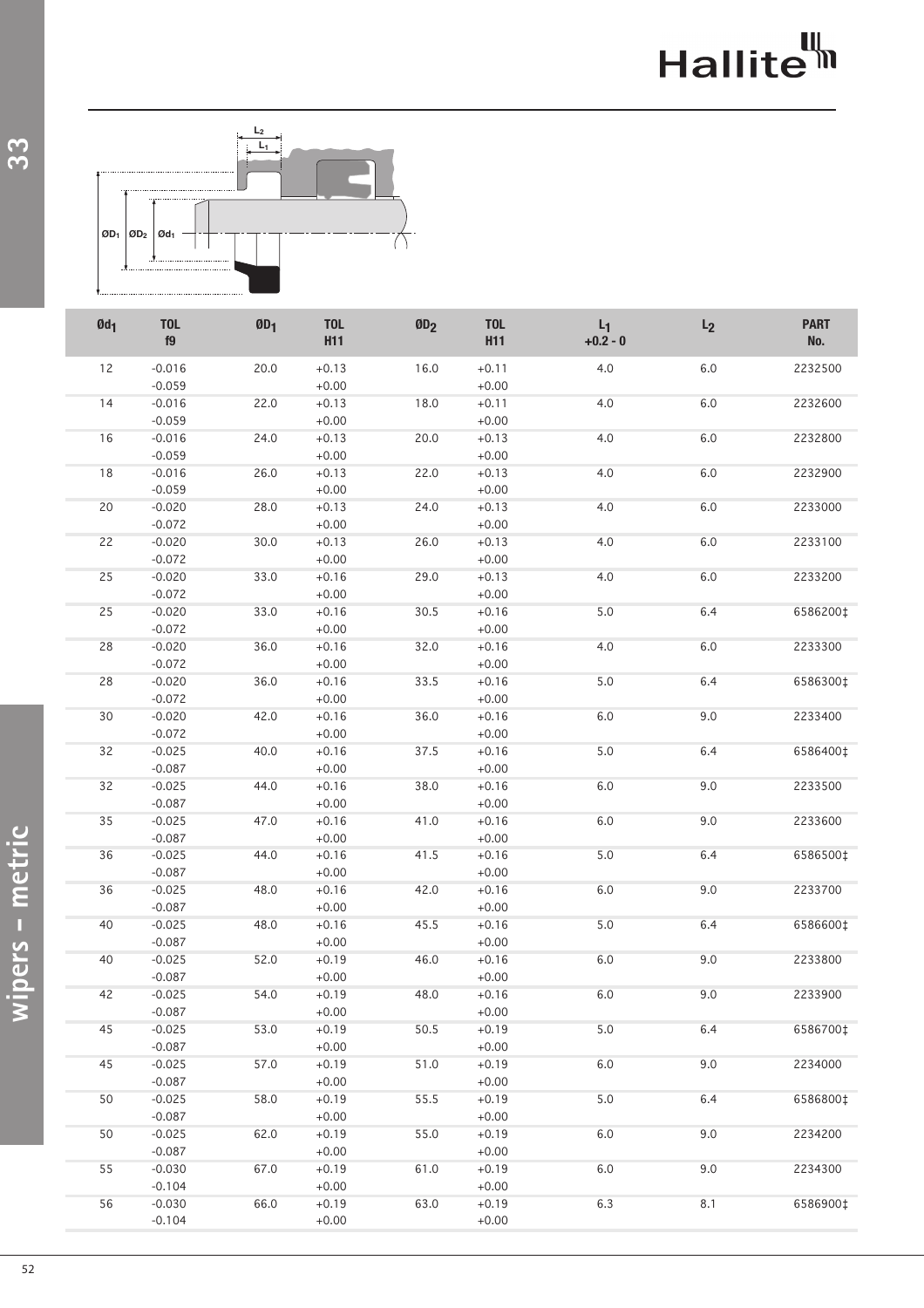# Hallite<sup>th</sup>



| $Qd_1$ | <b>TOL</b><br>f9     | ØD <sub>1</sub> | <b>TOL</b><br><b>H11</b> | ØD <sub>2</sub> | <b>TOL</b><br>H <sub>11</sub> | $L_1$<br>$+0.2 - 0$ | L <sub>2</sub> | <b>PART</b><br>No. |
|--------|----------------------|-----------------|--------------------------|-----------------|-------------------------------|---------------------|----------------|--------------------|
| 56     | $-0.030$<br>$-0.104$ | 68.0            | $+0.19$                  | 62.0            | $+0.19$<br>$+0.00$            | $6.0\,$             | 9.0            | 2234400            |
|        |                      |                 | $+0.00$                  | 66.0            |                               | 6.0                 |                |                    |
| 60     | $-0.030$<br>$-0.104$ | 72.0            | $+0.19$<br>$+0.00$       |                 | $+0.19$<br>$+0.00$            |                     | 9.0            | 2234500            |
| 63     | $-0.030$             | 73.0            | $+0.19$                  | 70.0            | $+0.19$                       | 6.3                 | 8.1            | 6587000‡           |
|        | $-0.104$             |                 | $+0.00$                  |                 | $+0.00$                       |                     |                |                    |
| 63     | $-0.030$             | 75.0            | $+0.19$                  | 69.0            | $+0.19$                       | 6.0                 | 9.0            | 2234600            |
|        | $-0.104$             |                 | $+0.00$                  |                 | $+0.00$                       |                     |                |                    |
| 65     | $-0.030$             | 77.0            | $+0.19$                  | 71.0            | $+0.19$                       | 6.0                 | 9.0            | 2234700            |
|        | $-0.104$             |                 | $+0.00$                  |                 | $+0.00$                       |                     |                |                    |
| 70     | $-0.030$             | 80.0            | $+0.19$                  | 77.0            | $+0.19$                       | 6.3                 | 8.1            | 6587100‡           |
|        | $-0.104$             |                 | $+0.00$                  |                 | $+0.00$                       |                     |                |                    |
| 70     | $-0.030$             | 82.0            | $+0.22$                  | 76.0            | $+0.19$                       | 6.0                 | 9.0            | 2234800            |
|        | $-0.104$             |                 | $+0.00$                  |                 | $+0.00$                       |                     |                |                    |
| 80     | $-0.030$             | 90.0            | $+0.22$                  | 87.0            | $+0.22$                       | 6.3                 | 8.1            | 6587200‡           |
|        | $-0.104$             |                 | $+0.00$                  |                 | $+0.00$                       |                     |                |                    |
| 90     | $-0.036$             | 100.0           | $+0.22$                  | 97.0            | $+0.22$                       | 6.3                 | 8.1            | 6587300‡           |
|        | $-0.123$             |                 | $+0.00$                  |                 | $+0.00$                       |                     |                |                    |
| 90     | $-0.036$             | 106.0           | $+0.22$                  | 98.0            | $+0.22$                       | 8.0                 | 12.0           | 2235200            |
|        | $-0.123$             |                 | $+0.00$                  |                 | $+0.00$                       |                     |                |                    |
| 100    | $-0.036$             | 115.0           | $+0.22$                  | 110.0           | $+0.22$                       | 9.5                 | 12.5           | 6587400‡           |
|        | $-0.123$             |                 | $+0.00$                  |                 | $+0.00$                       |                     |                |                    |
| 100    | $-0.036$             | 116.0           | $+0.22$                  | 108.0           | $+0.22$                       | 8.0                 | 12.0           | 2235300            |
|        | $-0.123$             |                 | $+0.00$                  |                 | $+0.00$                       |                     |                |                    |
| 105    | $-0.036$             | 121.0           | $+0.25$                  | 113.0           | $+0.22$                       | 8.0                 | 12.0           | 2235400            |
|        | $-0.123$             |                 | $+0.00$                  |                 | $+0.00$                       |                     |                |                    |
| 110    | $-0.036$             | 125.0           | $+0.25$                  | 120.0           | $+0.22$                       | 9.5                 | 12.5           | 6587500‡           |
|        | $-0.123$             |                 | $+0.00$                  |                 | $+0.00$                       |                     |                |                    |
| 125    | $-0.043$             | 140.0           | $+0.25$                  | 135.0           | $+0.25$                       | 9.5                 | 12.5           | 6587600‡           |
|        | $-0.143$             |                 | $+0.00$                  |                 | $+0.00$                       |                     |                |                    |
| 140    | $-0.043$             | 155.0           | $+0.25$                  | 150.0           | $+0.25$                       | 9.5                 | 12.5           | 6587700‡           |
|        | $-0.143$             |                 | $+0.00$                  |                 | $+0.00$                       |                     |                |                    |
| 140    | $-0.043$             | 156.0           | $+0.25$                  | 148.0           | $+0.25$                       | 8.0                 | 12.0           | 1222800            |
|        | $-0.143$             |                 | $+0.00$                  |                 | $+0.00$                       |                     |                |                    |
| 150    | $-0.043$             | 166.0           | $+0.25$                  | 158.0           | $+0.25$                       | 8.0                 | 12.0           | 1222900            |
|        | $-0.143$             |                 | $+0.00$                  |                 | $+0.00$                       |                     |                |                    |
| 160    | $-0.043$             | 175.0           | $+0.25$                  | 170.0           | $+0.25$                       | 9.5                 | 12.5           | 6587800‡           |
|        | $-0.143$             |                 | $+0.00$                  |                 | $+0.00$                       |                     |                |                    |
| 160    | $-0.043$             | 176.0           | $+0.25$                  | 168.0           | $+0.25$                       | 8.0                 | 12.0           | 1223000            |
|        | $-0.143$             |                 | $+0.00$                  |                 | $+0.00$                       |                     |                |                    |
| 180    | $-0.043$             | 200.0           | $+0.29$                  | 190.0           | $+0.29$                       | 10.0                | 15.0           | 1226300            |
|        | $-0.143$             |                 | $+0.00$                  |                 | $+0.00$                       |                     |                |                    |
| 190    | $-0.050$             | 210.0           | $+0.29$                  | 200.0           | $+0.29$                       | 10.0                | 15.0           | 1226400            |
|        | $-0.165$             |                 | $+0.00$                  |                 | $+0.00$                       |                     |                |                    |
| 200    | $-0.050$             | 220.0           | $+0.29$                  | 210.0           | $+0.29$                       | 10.0                | 15.0           | 1226500            |
|        | $-0.165$             |                 | $+0.00$                  |                 | $+0.00$                       |                     |                |                    |
| 220    | $-0.050$             | 240.0           | $+0.29$                  | 233.5           | $+0.29$                       | 12.5                | 16.6           | 6588100‡           |
|        | $-0.165$             |                 | $+0.00$                  |                 | $+0.00$                       |                     |                |                    |